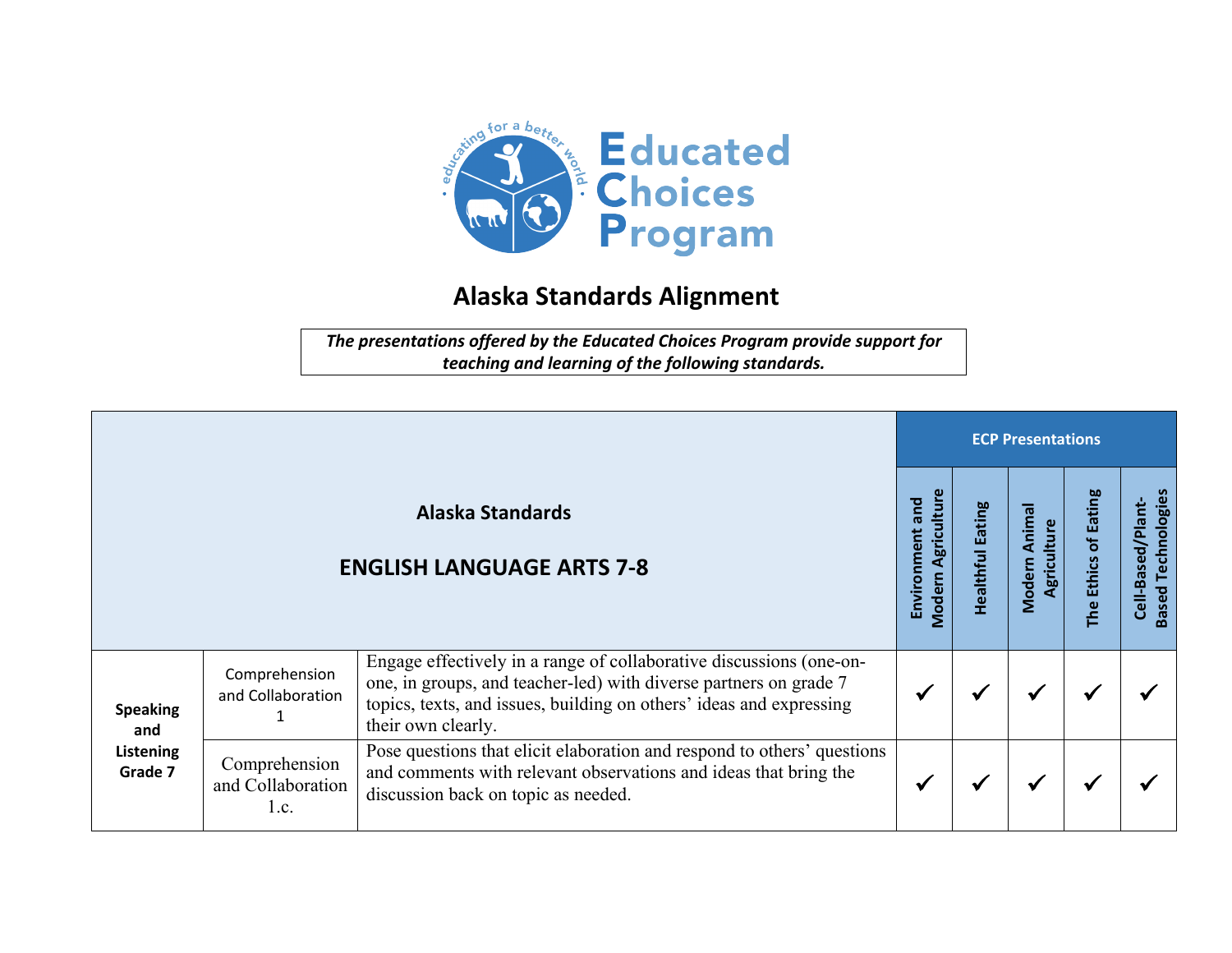| <b>Speaking</b><br>and<br>Listening<br>Grade 7 | Comprehension<br>and Collaboration<br>1.d.           | Acknowledge new information expressed by others and, when<br>warranted, modify their own views.                                                                                                                                       |  |  |  |
|------------------------------------------------|------------------------------------------------------|---------------------------------------------------------------------------------------------------------------------------------------------------------------------------------------------------------------------------------------|--|--|--|
|                                                | Comprehension<br>and Collaboration<br>$\overline{2}$ | Analyze the main ideas and supporting details presented in diverse<br>media and formats (e.g., visually, quantitatively/data-related, orally)<br>and explain how the ideas clarify a topic, text, or issue under study.               |  |  |  |
|                                                | Comprehension<br>and Collaboration<br>3              | Delineate a speaker's argument and specific claims, evaluating the<br>soundness of the reasoning and the relevance and sufficiency of the<br>evidence.                                                                                |  |  |  |
|                                                | Comprehension<br>and Collaboration                   | Engage effectively in a range of collaborative discussions (one-on-<br>one, in groups, and teacher-led) with diverse partners on grade 8<br>topics, texts, and issues, building on others' ideas and expressing<br>their own clearly. |  |  |  |
|                                                | Comprehension<br>and Collaboration<br>1.c.           | Pose questions that connect the ideas of several speakers and respond<br>to others' questions and comments with relevant evidence,<br>observations, and ideas.                                                                        |  |  |  |
| <b>Speaking</b><br>and<br>Listening<br>Grade 8 | Comprehension<br>and Collaboration<br>1.d.           | Acknowledge new information expressed by others, and, when<br>warranted, qualify or justify their own views in light of the evidence<br>presented.                                                                                    |  |  |  |
|                                                | Comprehension<br>and Collaboration<br>2              | Analyze the purpose of information presented in diverse media and<br>formats (e.g., visually, quantitatively/data-related, orally) and<br>evaluate the motives (e.g., social, commercial, political) behind its<br>presentation.      |  |  |  |
|                                                | Comprehension<br>and Collaboration<br>3              | Delineate a speaker's argument and specific claims, evaluating the<br>soundness of the reasoning and relevance and sufficiency of the<br>evidence and identifying when irrelevant evidence is introduced.                             |  |  |  |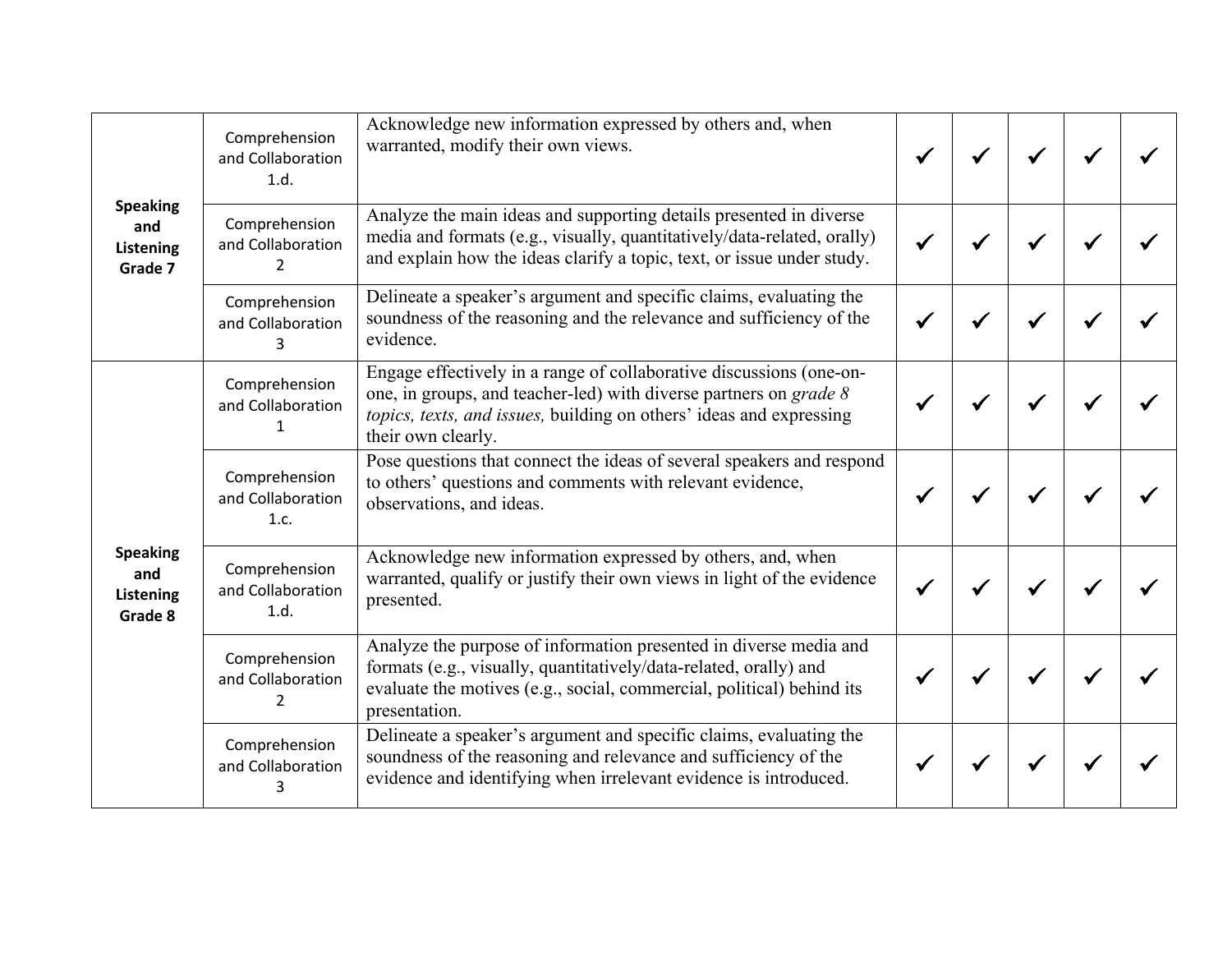|                                                                                                       |     |                                                                                                           |                                              |                  | <b>ECP Presentations</b>     |                      |                                        |
|-------------------------------------------------------------------------------------------------------|-----|-----------------------------------------------------------------------------------------------------------|----------------------------------------------|------------------|------------------------------|----------------------|----------------------------------------|
|                                                                                                       |     | <b>Alaska Standards</b><br><b>GEOGRAPHY 7-8</b>                                                           | <b>Environment and Modern</b><br>Agriculture | Healthful Eating | Modern Animal<br>Agriculture | The Ethics of Eating | Cell-Based/Plant-Based<br>Technologies |
| <b>Humans and</b><br><b>Physical</b><br>Environ-<br>ments                                             | E.1 | understand how resources have been developed and used;                                                    | $\checkmark$                                 |                  | $\checkmark$                 |                      |                                        |
|                                                                                                       | E.4 | determine the influence of human perceptions on resource utilization and the<br>environment;              | $\checkmark$                                 |                  | $\checkmark$                 |                      |                                        |
|                                                                                                       | E.5 | analyze the consequences of human modification of the environment and<br>evaluate the changing landscape; | $\checkmark$                                 |                  | $\checkmark$                 |                      |                                        |
| Interpreting<br>the Past,<br><b>Knowing the</b><br>Present, and<br><b>Preparing for</b><br>the Future | F.3 | analyze resource management practices to assess their impact on future<br>environmental quality;          | √                                            |                  |                              |                      |                                        |
|                                                                                                       | F.4 | interpret demographic trends to project future changes and impacts on<br>human environmental systems;     | ✔                                            |                  |                              |                      |                                        |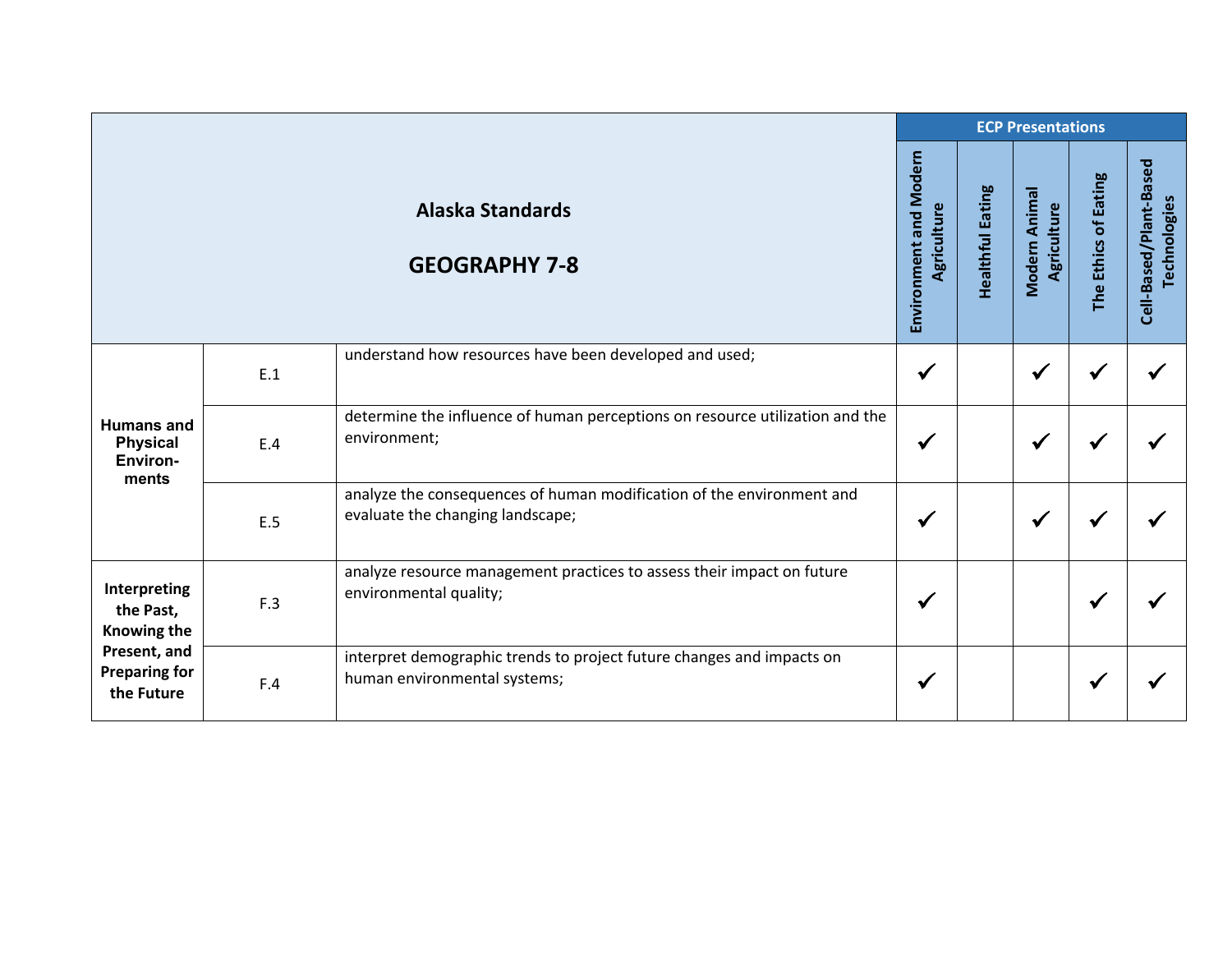|                                                          |     |                                                                                                                                                                  | <b>ECP Presentations</b>                     |                  |                              |                      |                                        |  |  |
|----------------------------------------------------------|-----|------------------------------------------------------------------------------------------------------------------------------------------------------------------|----------------------------------------------|------------------|------------------------------|----------------------|----------------------------------------|--|--|
|                                                          |     | <b>Alaska Standards</b><br><b>GOVERNMENT AND CITIZENSHIP 7-8</b>                                                                                                 | <b>Environment and Modern</b><br>Agriculture | Healthful Eating | Modern Animal<br>Agriculture | The Ethics of Eating | Cell-Based/Plant-Based<br>Technologies |  |  |
| <b>Understand</b><br>the                                 | C.2 | accept responsibility for protecting and enhancing the quality of life in the<br>state through the political and governmental processes;                         | $\checkmark$                                 |                  | √                            |                      |                                        |  |  |
| <b>Character of</b><br><b>Government</b><br>of the State | C.7 | understand the obligations that land and resource ownership place on the<br>residents and government of the state                                                | $\checkmark$                                 |                  | $\checkmark$                 |                      |                                        |  |  |
| <b>Informed</b><br>and                                   | E.3 | exercise political participation by discussing public issues, building consensus,<br>becoming involved in political parties and political campaigns, and voting; | ✔                                            | ✔                |                              |                      |                                        |  |  |
| Responsible<br><b>Citizen</b>                            | E.7 | implement ways of solving problems and resolving conflict.                                                                                                       | ✔                                            |                  |                              |                      |                                        |  |  |
| <b>Economies</b>                                         | F.5 | understand the basic concepts of supply and demand, the market system,<br>and profit;                                                                            | $\checkmark$                                 | $\checkmark$     | ✔                            |                      |                                        |  |  |
|                                                          | F.7 | understand the role of self-interest, incentives, property rights, competition,<br>and corporate responsibility in the market economy;                           | ✔                                            |                  |                              |                      |                                        |  |  |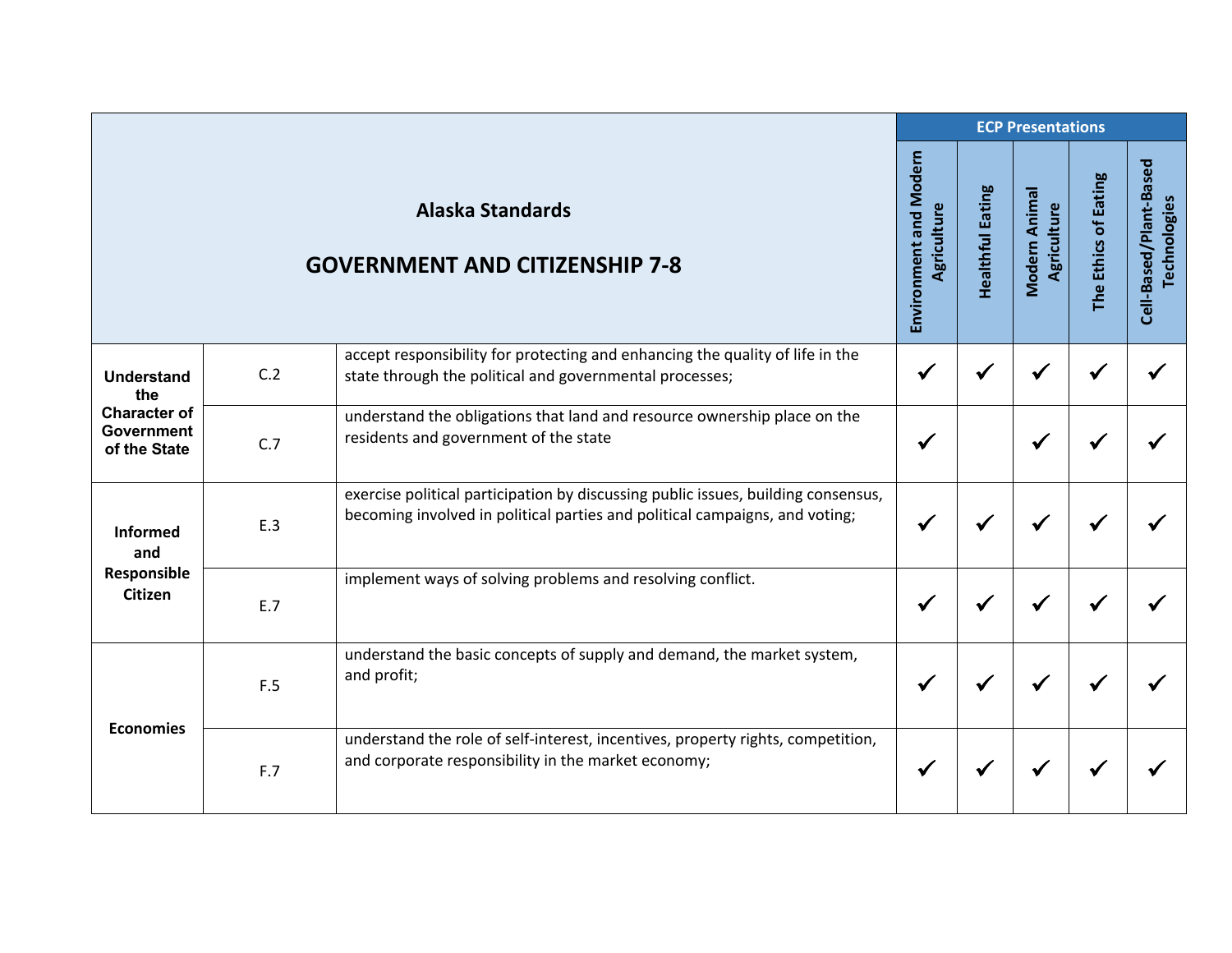|        | G.1 | apply economic principles to actual world situations;                                     | $\bullet$               |  |  |
|--------|-----|-------------------------------------------------------------------------------------------|-------------------------|--|--|
|        | G.3 | identify and compare the costs and benefits when making choices;                          | $\overline{\mathbf{u}}$ |  |  |
| Impact | G.4 | make informed choices on economic issues;                                                 |                         |  |  |
|        | G.7 | understand that economic choices influence public and private institutional<br>decisions. | M                       |  |  |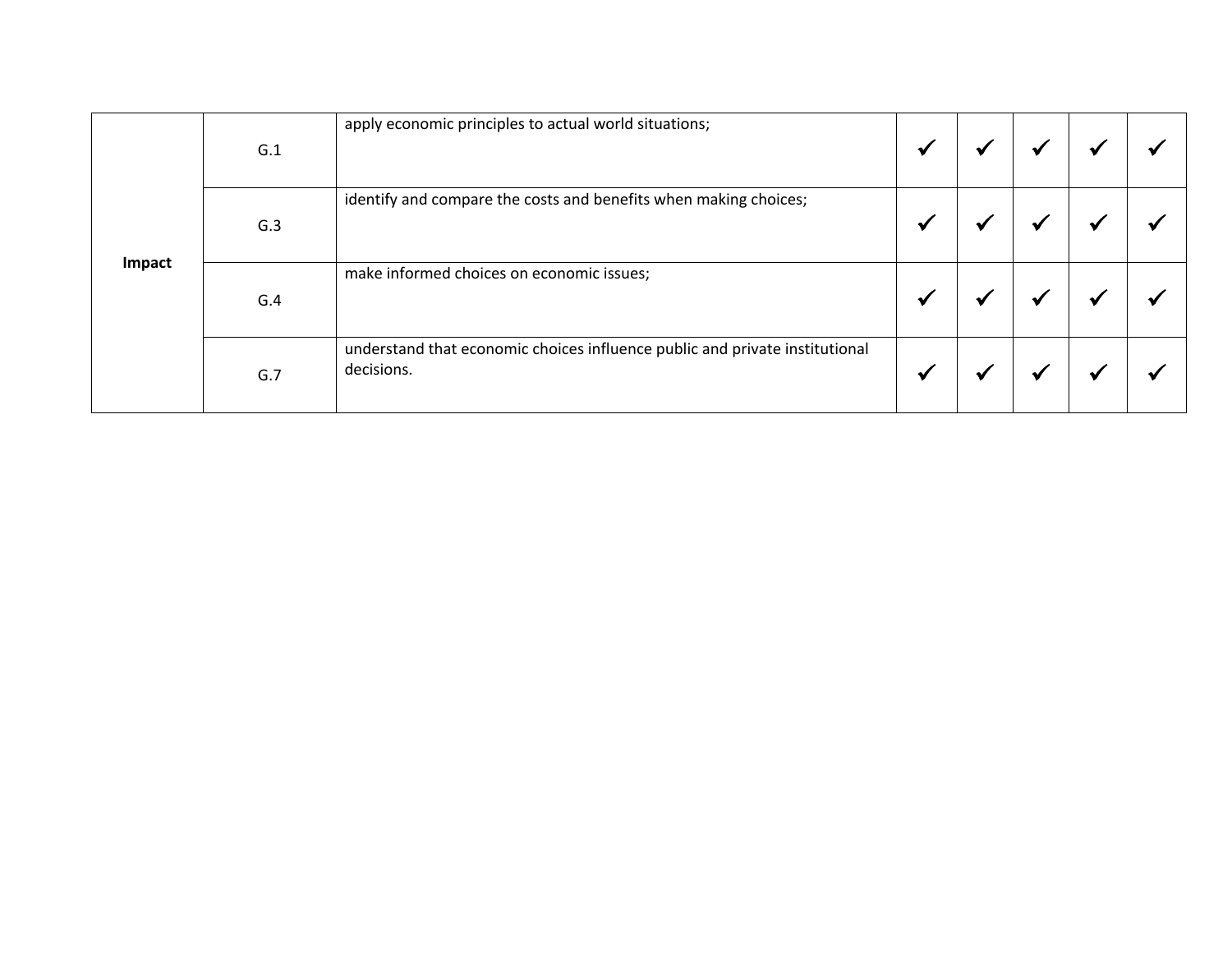|                                                                                           |     |                                                                                                                                                                                    |                                       |                         | <b>ECP Presentations</b>    |                      |                                        |
|-------------------------------------------------------------------------------------------|-----|------------------------------------------------------------------------------------------------------------------------------------------------------------------------------------|---------------------------------------|-------------------------|-----------------------------|----------------------|----------------------------------------|
|                                                                                           |     | <b>Alaska Standards</b><br><b>HISTORY 7-8</b>                                                                                                                                      | Environment and Modern<br>Agriculture | <b>Healthful Eating</b> | Modern Anima<br>Agriculture | The Ethics of Eating | Cell-Based/Plant-Based<br>Technologies |
| <b>Historical</b><br><b>Inquiry</b>                                                       | C.4 | use historical perspective to solve problems, make decisions, and understand<br>other traditions.                                                                                  | $\checkmark$                          | √                       |                             |                      |                                        |
| Integrate<br><b>Historical</b><br>Knowledge<br>with<br><b>Historical</b><br><b>Skills</b> | D.2 | solve problems by using history to identify issues and problems, generate<br>potential solutions, assess the merits of options, act, and evaluate the<br>effectiveness of actions; | ✔                                     | ✔                       |                             |                      |                                        |
|                                                                                           | D.3 | define a personal position on issues while understanding the historical<br>aspects of the positions and roles assumed by others;                                                   | √                                     | √                       |                             |                      |                                        |
|                                                                                           | D.4 | recognize and demonstrate that various issues may require an understanding<br>of different positions, jobs, and personal roles depending on place, time, and<br>context;           | $\checkmark$                          | ✔                       | ✔                           |                      |                                        |
|                                                                                           | D.6 | create new approaches to issues by incorporating history with other<br>disciplines, including economics, geography, literature, the arts, science, and<br>technology.              | $\checkmark$                          | √                       |                             |                      |                                        |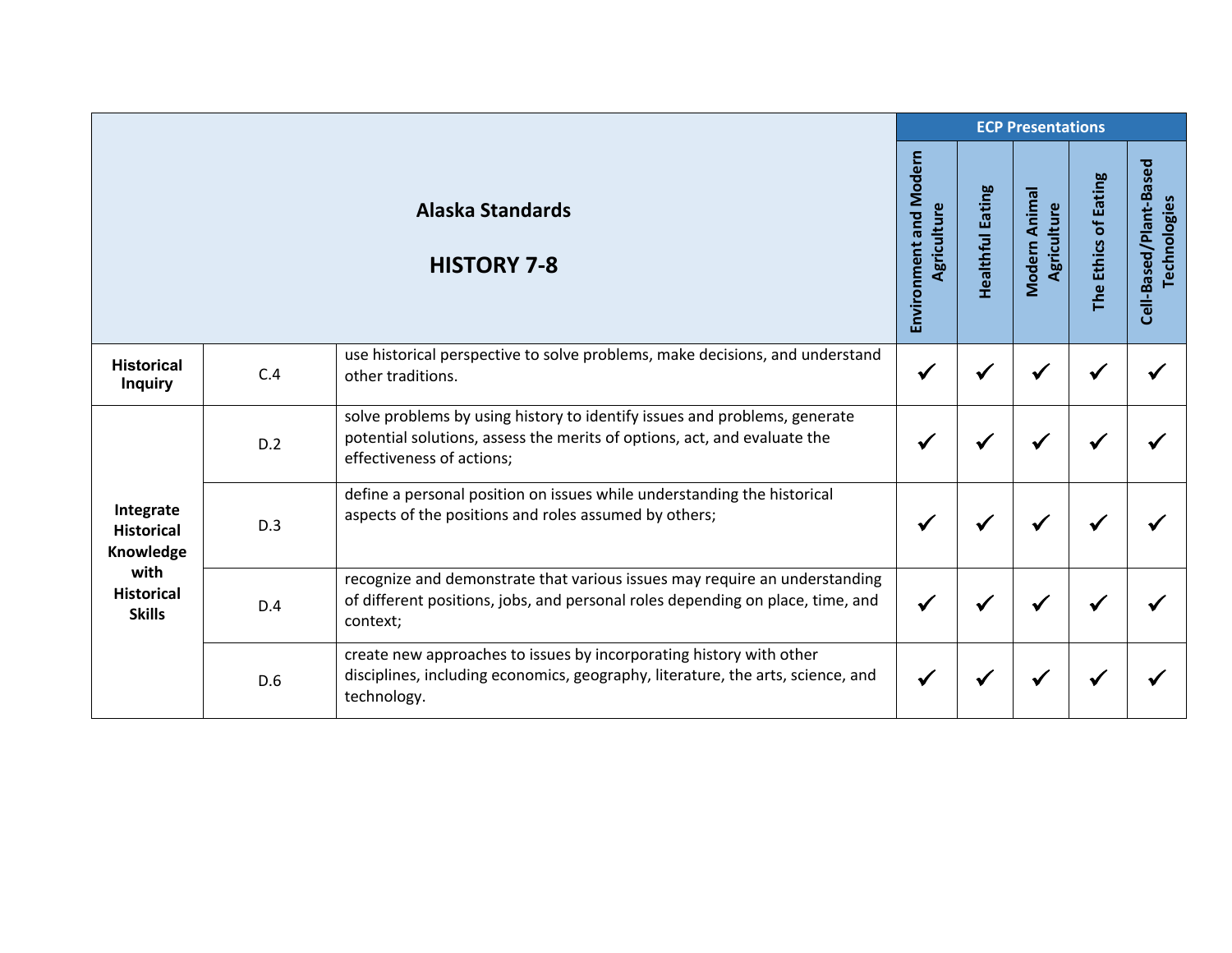|                                                     |           |                                                                                                                                                               | <b>ECP Presentations</b>                     |                         |                              |                      |                                        |  |
|-----------------------------------------------------|-----------|---------------------------------------------------------------------------------------------------------------------------------------------------------------|----------------------------------------------|-------------------------|------------------------------|----------------------|----------------------------------------|--|
|                                                     |           | <b>Alaska Standards</b><br><b>SCIENCE 7-8</b>                                                                                                                 | <b>Modern Agriculture</b><br>Environment and | <b>Healthful Eating</b> | Modern Animal<br>Agriculture | The Ethics of Eating | Cell-Based/Plant-Based<br>Technologies |  |
| <b>Life Sciences</b>                                | MS-LS2-1. | Analyze and interpret data to provide evidence for the effects of resource<br>availability on organisms and populations of organisms in an ecosystem.         |                                              |                         |                              | ✔                    |                                        |  |
|                                                     | MS-LS2-4. | Construct an argument supported by empirical evidence that changes to<br>physical or biological components of an ecosystem affect populations.                |                                              |                         |                              |                      |                                        |  |
| <b>Earth and</b><br><b>Space</b><br><b>Sciences</b> | MS-ESS3-5 | Ask questions to clarify evidence of the factors that have caused the rise in<br>global temperatures over the past century.                                   |                                              |                         |                              |                      |                                        |  |
|                                                     | MS-ESS3-2 | Analyze and interpret data on natural hazards to forecast future catastrophic<br>events and inform the development of technologies to mitigate their effects. |                                              |                         |                              | √                    |                                        |  |
|                                                     | MS-ESS3-3 | Apply scientific principles to design a method for monitoring and minimizing a<br>human impact on the environment.                                            | ✔                                            |                         |                              |                      |                                        |  |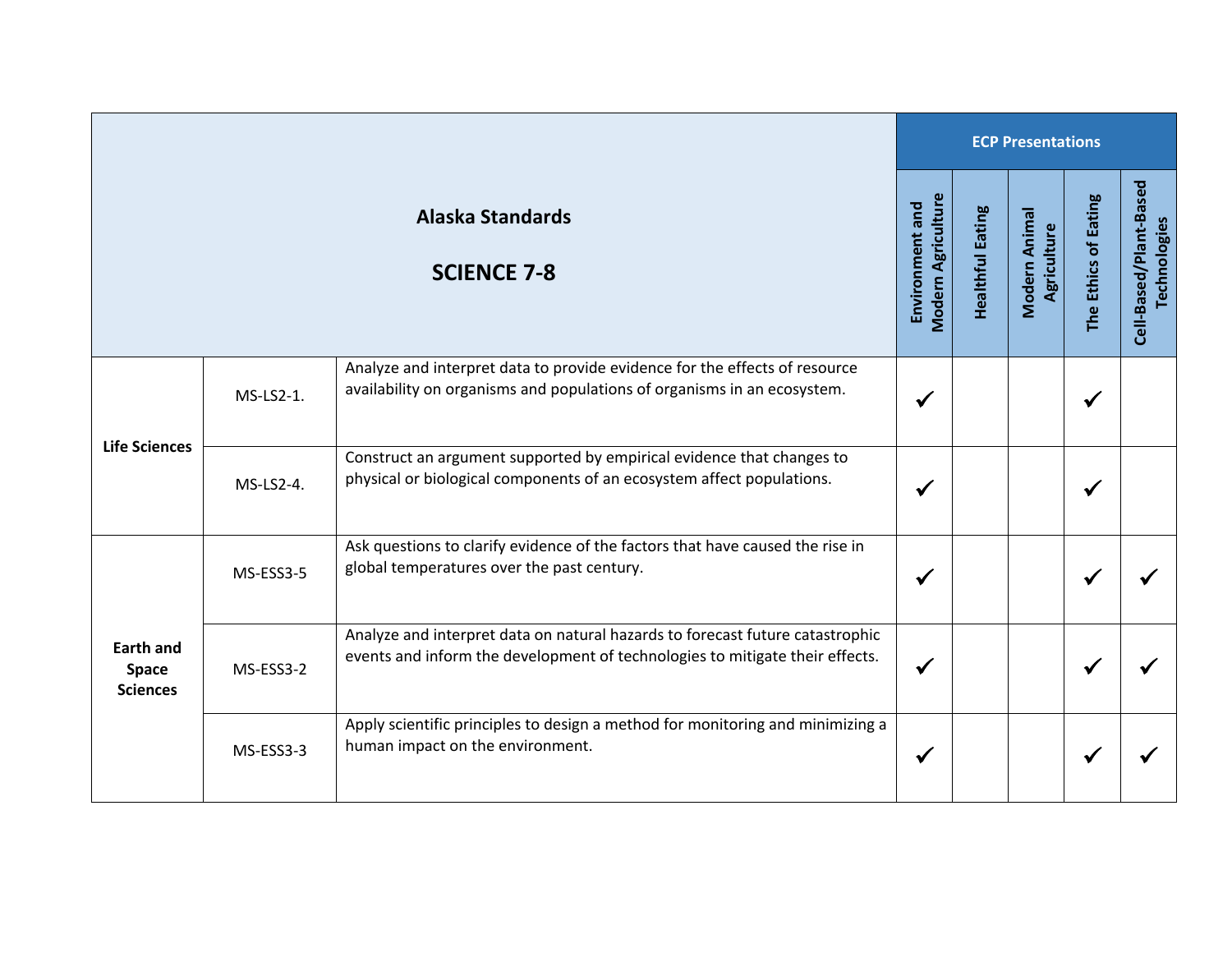| <b>Earth and</b><br><b>Space</b><br><b>Sciences</b> | MS-ESS3-4 | Construct an argument supported by evidence for how increases in human<br>population and per-capita consumption of natural resources impact Earth's<br>systems.                                                                                                               |  |  |  |
|-----------------------------------------------------|-----------|-------------------------------------------------------------------------------------------------------------------------------------------------------------------------------------------------------------------------------------------------------------------------------|--|--|--|
| <b>Engineering</b><br><b>Design</b>                 | MS-ETS1-1 | Define the criteria and constraints of a design problem with sufficient<br>precision to ensure a successful solution, taking into account relevant<br>scientific principles and potential impacts on people and the natural<br>environment that may limit possible solutions. |  |  |  |
|                                                     | MS-ETS1-2 | Evaluate competing design solutions using a systematic process to determine<br>how well they meet the criteria and constraints of the problem.                                                                                                                                |  |  |  |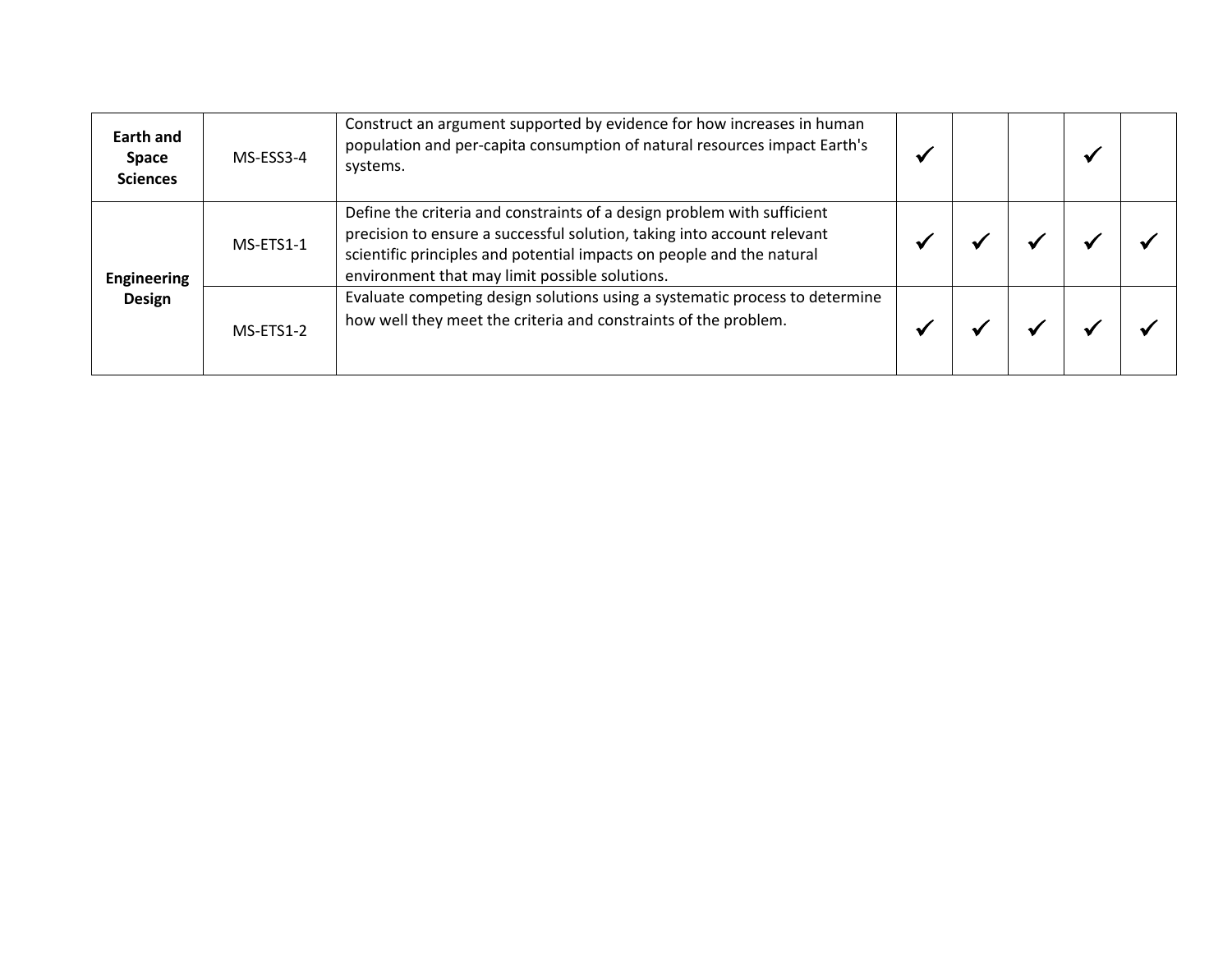|                       |      |                                                                                                                                                                                      |                                       |                         | <b>ECP Presentations</b>     |                      |                                        |
|-----------------------|------|--------------------------------------------------------------------------------------------------------------------------------------------------------------------------------------|---------------------------------------|-------------------------|------------------------------|----------------------|----------------------------------------|
|                       |      | <b>Alaska Standards</b><br><b>SKILLS FOR A HEALTHY LIFE 7-8</b>                                                                                                                      | Environment and Modern<br>Agriculture | <b>Healthful Eating</b> | Modern Animal<br>Agriculture | The Ethics of Eating | Cell-Based/Plant-Based<br>Technologies |
| Core<br>Knowledge     | A.2. | Understand how the human body is affected by behaviors related to eating<br>habits, physical fitness, personal hygiene, harmful substances, safety, and<br>environmental conditions; | $\checkmark$                          |                         |                              |                      |                                        |
|                       | A.3. | Understand and identify the causes, preventions, and treatments for<br>diseases, disorders, injuries, and addictions;                                                                |                                       | $\checkmark$            |                              |                      |                                        |
|                       | A.5. | Use knowledge and skills to promote the well-being of the family;                                                                                                                    |                                       | ✔                       |                              |                      |                                        |
|                       | A.6. | Use knowledge and skills related to physical fitness, consumer health,<br>independent living, and career choices to contribute to well-being;                                        | $\checkmark$                          |                         |                              |                      |                                        |
| <b>Responsibility</b> | B.1. | Demonstrate an ability to make responsible decisions by discriminating<br>among risks and by identifying consequences;                                                               | $\checkmark$                          | √                       | ✔                            |                      |                                        |